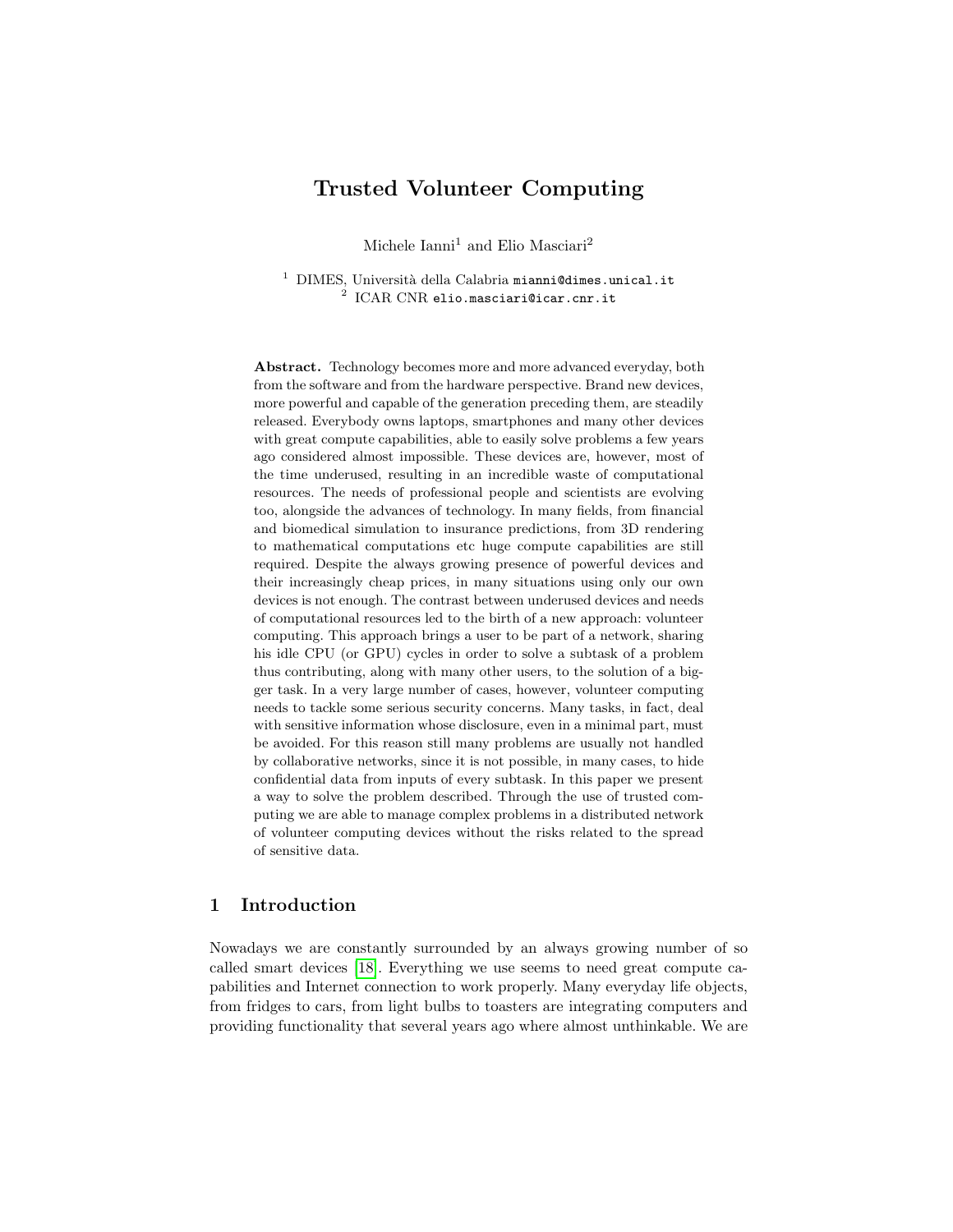facing a new era, the era of Internet of Things [\[15\]](#page-7-1), everything is always connected thus accessible from everywhere. The object that best represents this revolution is the smartphone. Everybody owns at least one of them, they are always connected and capable to perform tasks with remarkable performances. The hardware vendors are unceasingly releasing new generations every season, with new devices that easily overwhelm their predecessors, both for compute capabilities and new functionality added. The industry of personal computers follows an analogous rhythm, releasing more and more powerful devices with incredible constancy. These devices are becoming affordable and everybody, due to the hard rules imposed by our consumer society, have an induced need not only to buy them, but even upgrading to newer models as soon as the pressure related to the menace of losing their social position becomes unbearable. However this then begs the question: do we really need all those compute capabilities? Or at least, do we need them continuously? The answer is pretty obvious: our devices are, most of the time, underused. The average user does not take advantage of all the power embedded in his devices and the waste of resources is huge. On the other side there exist a lot of people who really need a huge amount of compute capabilities, that goes far beyond the considerable power of a brand new laptop. Computer scientists, 3D artists, financial analysts to cite a few, most of the time are involved in problems that require a lot of time to be solved and they are forced to spend time and money to obtain results. From this contrast between compute resources need and waste a new paradigm has born: volunteer computing. It is a type of distributed computing in which a user is part of a larger network. He donates idle CPU (or GPU) cycles, or even storage sometimes, in order to contribute to one or more "projects". Volunteer computing frameworks usually have a master/slave structure. When a problem (called job) have to be solved, one server is responsible of splitting the job in subtasks which are distributed across the nodes of the network (the volunteer computers). A client application runs on the volunteer's computer and receives the subtask from the remote server. After completing the assigned subtask the result is sent back to the server who merges the partial results to provide a solution for the initial job. In many cases the system keeps track of the volunteers work in order to implement a reward policy. Volunteer computing is a well known paradigm that spans across many different application areas. The first volunteer computing project was the Great Internet Mersenne Prime Search [\[23\]](#page-7-2), which was started in January 1996. From that date many other projects arose [\[20,](#page-7-3) [19,](#page-7-4) [1,](#page-6-0) [9\]](#page-6-1). A special mention, due to the several hundred thousand volunteers involved, goes to SETI@home project [\[7\]](#page-6-2), whose purpose is to analyze radio signals, searching for signs of extraterrestrial intelligence, and Folding@home [\[17\]](#page-7-5) which aims to determine the mechanisms of protein folding, a subject of significant academic interest with major implications for medical research into many types of disease. One of the biggest steps in volunteer computing history has been made in 2002 with the born of BOINC [\[4\]](#page-6-3), the Berkeley Open Infrastructure for Network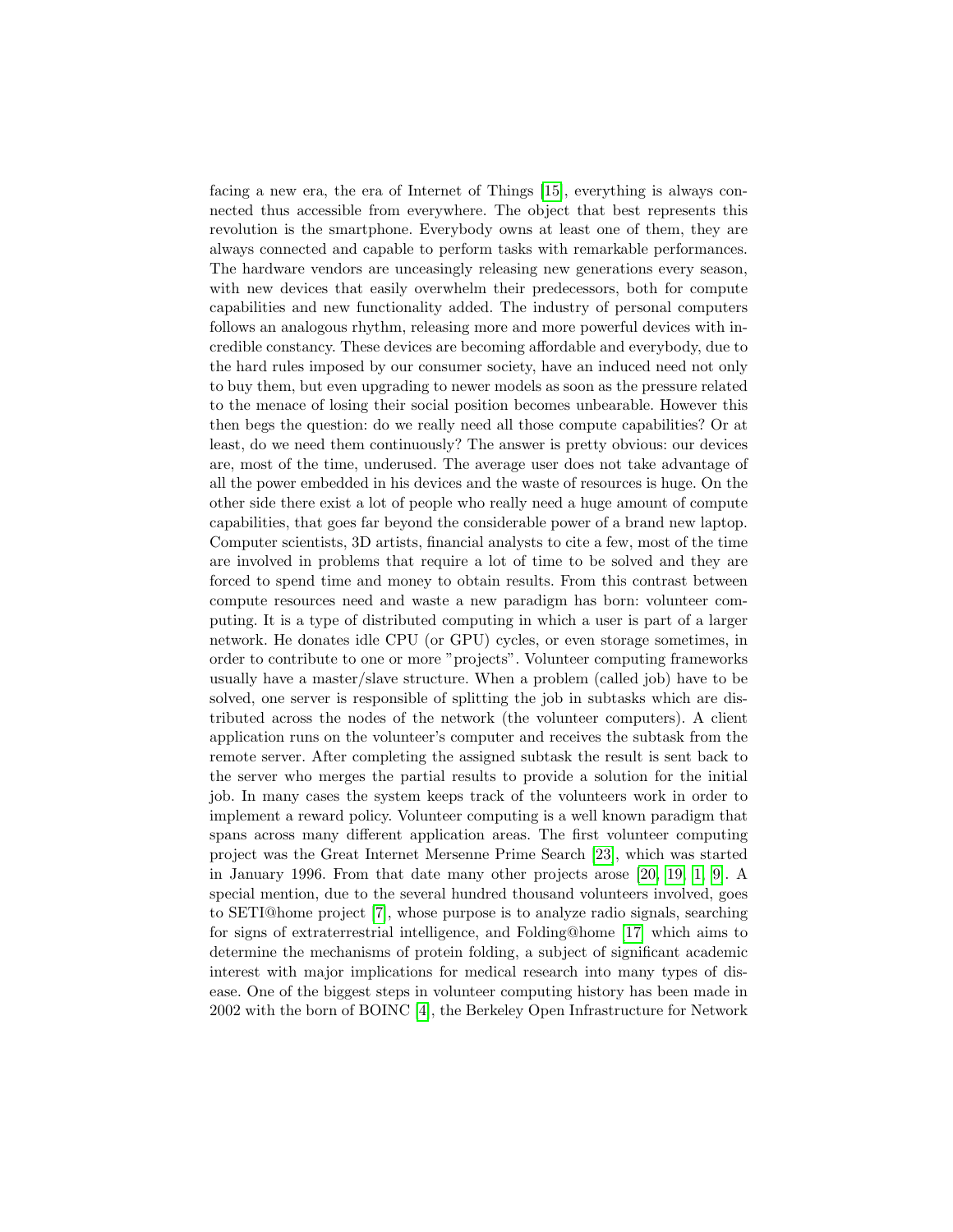Computing. It is a project, founded at University of California, Berkeley Space Sciences Laboratory, whose aim is to provide a complete middleware system for volunteer computing. BOINC includes everything needed to start a project using volunteer computing, from the client application to the server software.

Although it is easy, thanks to the middleware available, to start a new project, volunteer computing is still not expressing its full potential. This is because this computing paradigm is based on the distribution of problem inputs among users and there is a serious problem related to data distribution: privacy. Many projects perfectly suitable for volunteer computing: from financial simulations to insurance predictions, from health databases scraping or biomedical modeling to marketing analysis and so forth most of the time deal with sensitive information that must remain secret. In many cases the sensitive data is so tightly connected to the rest of the information that is impossible to hide the former without altering significantly the result of the computation. Most of the times it is not possible to distribute even a small subset (the input for a subtask) of the data, because sensitive information can be inferred by its observation or because the solution of the subtask itself cannot be computed without the rest of the dataset.

Example: In our past experience with distributed computing we faced the problem of distributed rendering. In order to solve the rendering equation a ray tracing algorithm (or variants of it) is used [\[13\]](#page-7-6). The algorithm correctly computes the value of luminosity of every pixel in the scene by taking into account all the objects and lights that can affect the color of the given pixel. In distributed rendering, even if the rendering of a single tile (a subset of the entire scene) is requested to a volunteer, he needs to know all the information present in the entire scene (objects, lights) in order to solve the rendering problem for the pixels in the tile. It is easy to figure many cases in which the scene to be rendered must be kept secret, we just need to think about the work of architects, engineers, graphics, 3D artists and so on.

All these security concerns are crucially narrowing the potential of volunteer computing. The current middleware projects, in fact, are not suitable to deal properly with sensitive data. Our contribution in this paper is to introduce the use of trusted computing to extend the power of volunteer computing by making possible to deal with sensitive data in a safe way. The proposed solution described in this paper is related to the use of  $Intel^{\circledR}$  Software Guard Extensions [\[3\]](#page-6-4), but the same concepts are applicable for other environments (e.g. ARM TrustZone [\[2\]](#page-6-5)) with slight modifications on which we are currently working on.

# 2 Intel<sup>®</sup> Software Guard Extensions

It is very common to deal with software applications that need to work with sensitive data. Operating system's security policy based on permissions are often not enough to protect secrets. Despite they prevent a user from accessing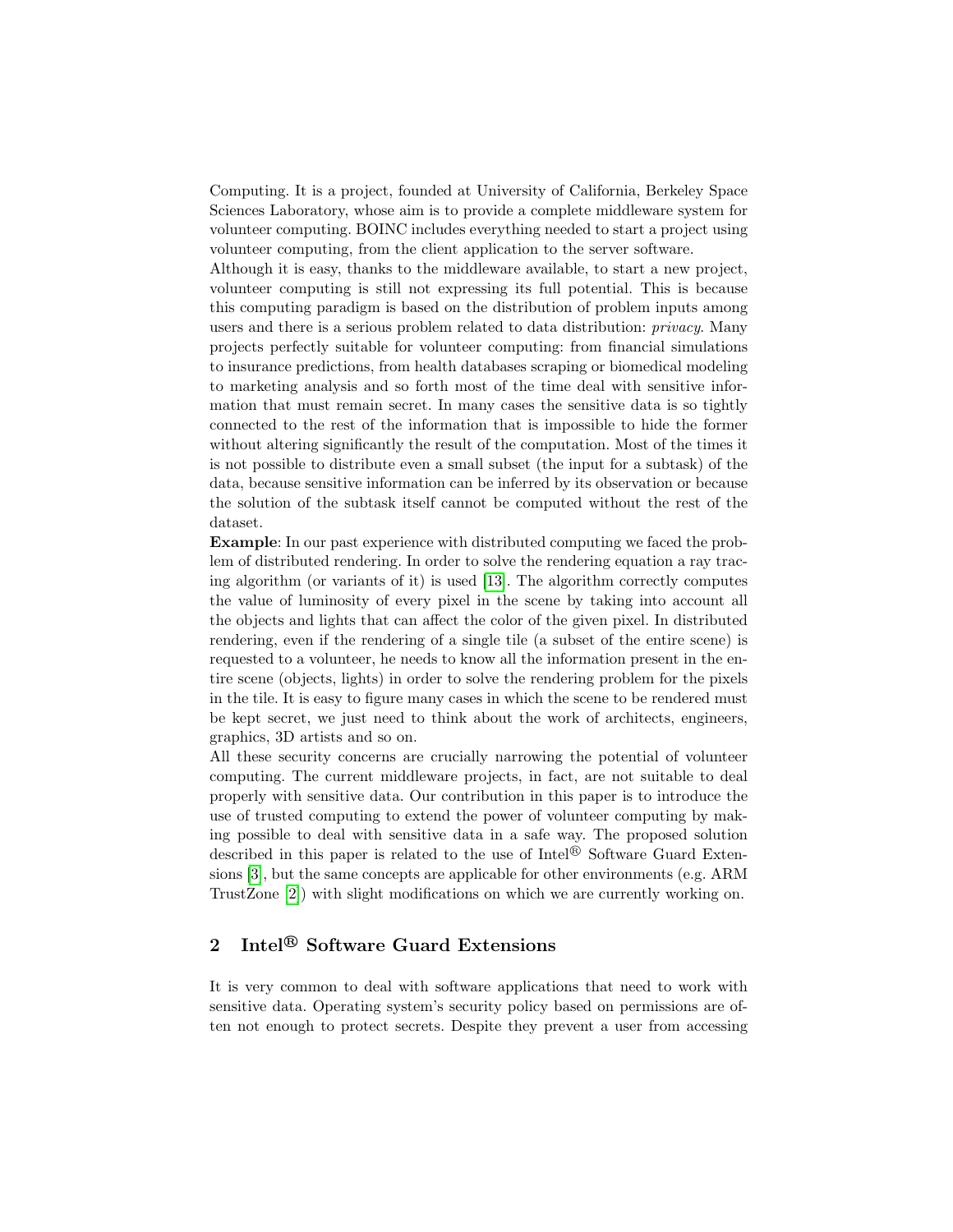other user's files they cannot avoid the access to the sensitive information to processes running with higher privileges, including the operating system itself and a plethora of various types of malicious software. To protect the secret data even in the presence of privileged malware,  $\text{Intel}^{\circledR}$  designed Software Guard Extensions (SGX): a security technology introduced in autumn 2015 in their CPUs based on the Skylake x86 microarchitecture. SGX is a set of CPU instructions that permit the allocation of private regions of usermode address space, called enclaves by leveraging trusted hardware. These regions are protected from processes running even at higher privilege levels and provide confidentiality and integrity [\[12\]](#page-7-7). Several protection are guaranteed by Intel<sup>®</sup> SGX:

- Enclave memory is encrypted and cannot be read or written from outside even by processes with high privileges and independently by the CPU mode. The encryption key, stored in an inaccessible region within the CPU, is changed every power cycle.
- The only way to enter in an enclave is through a dedicated instruction, there is no other way to jump inside an enclave.
- Enclaves cannot be debugged by software or hardware debuggers.
- Data within enclaves can only by accessed by code in the same enclave.

One of the main drawbacks of this technology is that the applications running in SGX enclaves are severely restricted compared to normal programs. The Trusted Computing Base (TCB) of SGX is minimal, it consists of the CPU (hardware logic, microcode, registers, cache memory) and the software components used for attestation (see section [4\)](#page-4-0). More in detail the operating system is not part of the TCB, this means that is not possible to use kernel services or system calls directly. This is because the operating system is untrusted and a syscall involves the transfer of control flow from trusted code running in an enclave to untrusted OS code. The latter could be a malicious kernel exposing crafted system calls capable of compromising the security of the enclave. As a workaround SGX includes instructions, called OCALLs, that offer the opportunity to temporarily exit the enclave and calling untrusted code to perform general purpose operations like system calls, I/O etc. Several studies (Graphene [\[14\]](#page-7-8), SCONE [\[8\]](#page-6-6), Haven [\[10\]](#page-7-9), Panoply [\[22\]](#page-7-10)) have been released on this topic and many of them aim at overcoming the burden of switching from enclaves to untrusted OS. The solutions proposed in those projects are based on a syscall forwarding mechanism that handle the calls to system services inside the enclave and execute them outside taking care of switch between two different context and the transfer of the data needed to perform the operation requested. This allows the shielded execution, within a SGX enclave, of unmodified legacy applications written for traditional operating systems. In our paper we are assuming that, if required by the algorithm that runs inside the enclave and handles the sensitive data, one of this syscall forwarding mechanism is implemented and we can run arbitrary code within the enclave.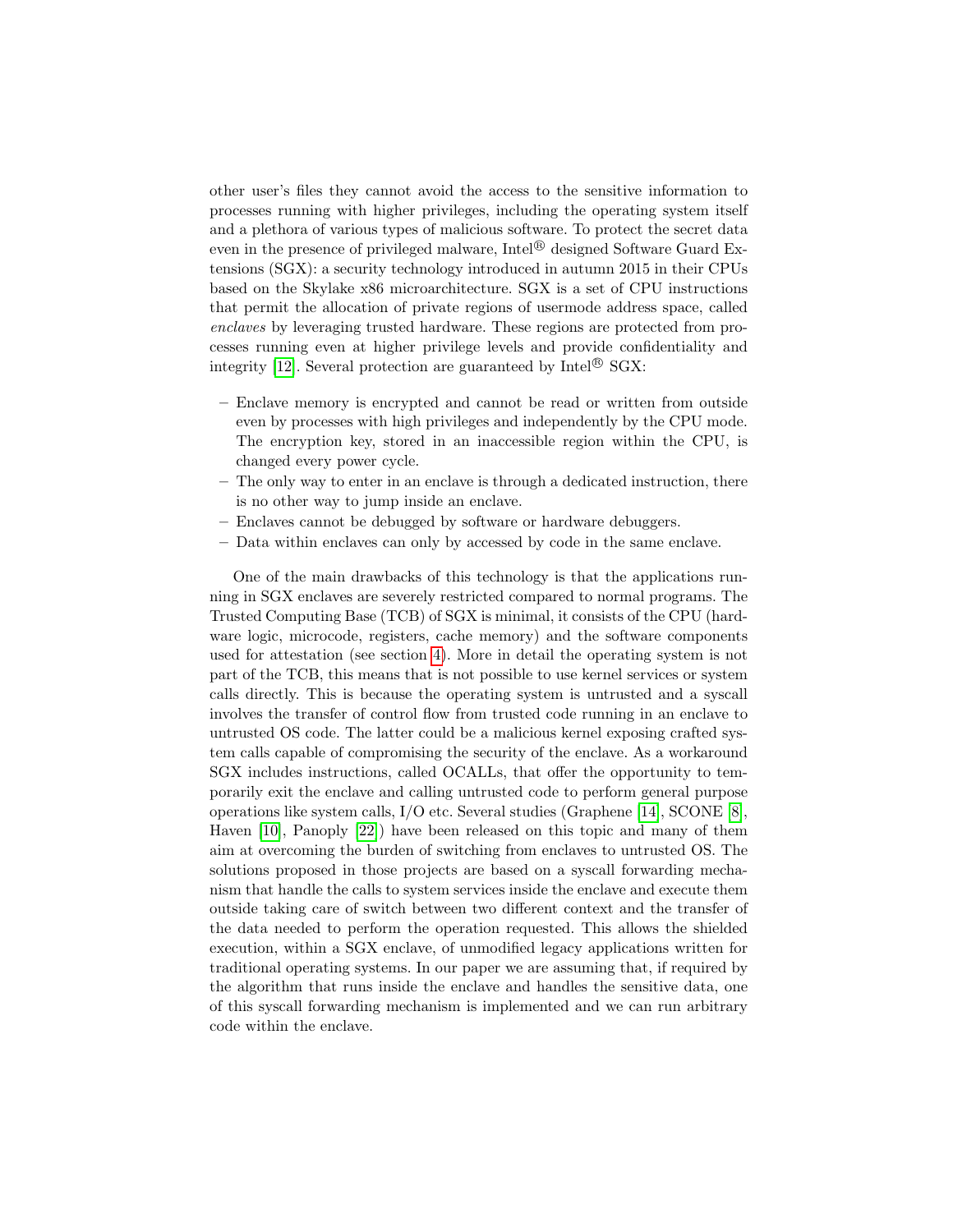#### <span id="page-4-1"></span>3 Trusted volunteer computing system architecture

The proposed architecture is based on a Client-Server model. The clients of the system are all the users sharing their compute capabilities in the network. Their work is coordinated by one or more servers which are in charge of splitting the task to be executed in subtasks and distributing them among the clients. Usually in volunteer computing networks the server is responsible of many other actions: collecting the results from the clients and merging them to obtain the result of the main task, verifying the correctness of the results provided, enforcing client management policies based on several factors, such that performances or reliability, of the volunteer devices, just to cite a few. All these server duties are well known topics fully covered in literature [\[21,](#page-7-11) [6,](#page-6-7) [5\]](#page-6-8).

The volunteers of the network, who wish to share their computational resources, can achieve this goal by using a client application on their devices. We focus our attention on protecting the client application, since they tend to run on platforms that may not have the same degree of control and security as servers. Nevertheless, the techniques described here can also be applied in order to protect assets on the server.

The client application consists of two different parts: a trusted and an untrusted module. The trusted part of the application runs within the SGX enclave and handles the sensitive data. It is kept as small as possible, it is composed only by the algorithms which need to deal directly with the secret assets. The untrusted part of the application is made up of all the rest: graphical user interface, libraries and all the functionality needed to communicate with the rest of the network performing tasks such as signaling presence in the network, handling connections, managing the amount and the type of the resources shared with the volunteer network. The trusted and untrusted components of the client application communicate to each other through well-defined entry-points. These are designed to ensure that no secrets are allowed to leak out from the enclave. The integrity and confidentiality of the data inside the enclave is guaranteed by the the hardware/software protections of SGX.

The subtasks to be resolved are sent by the remote server to the client application. The sensitive data is encrypted (see section [4\)](#page-4-0) and is forwarded by the untrusted part of the client application to the trusted part. After the completion of the subtask the results, encrypted, are sent back to the remote server which merges them with the other results coming from other clients to finally get the result of the main task.

### <span id="page-4-0"></span>4 Provisioning and attestation issues

Since our goal is to provide a way to deal with sensitive information in volunteer computing networks, we need to tackle some security issues related to the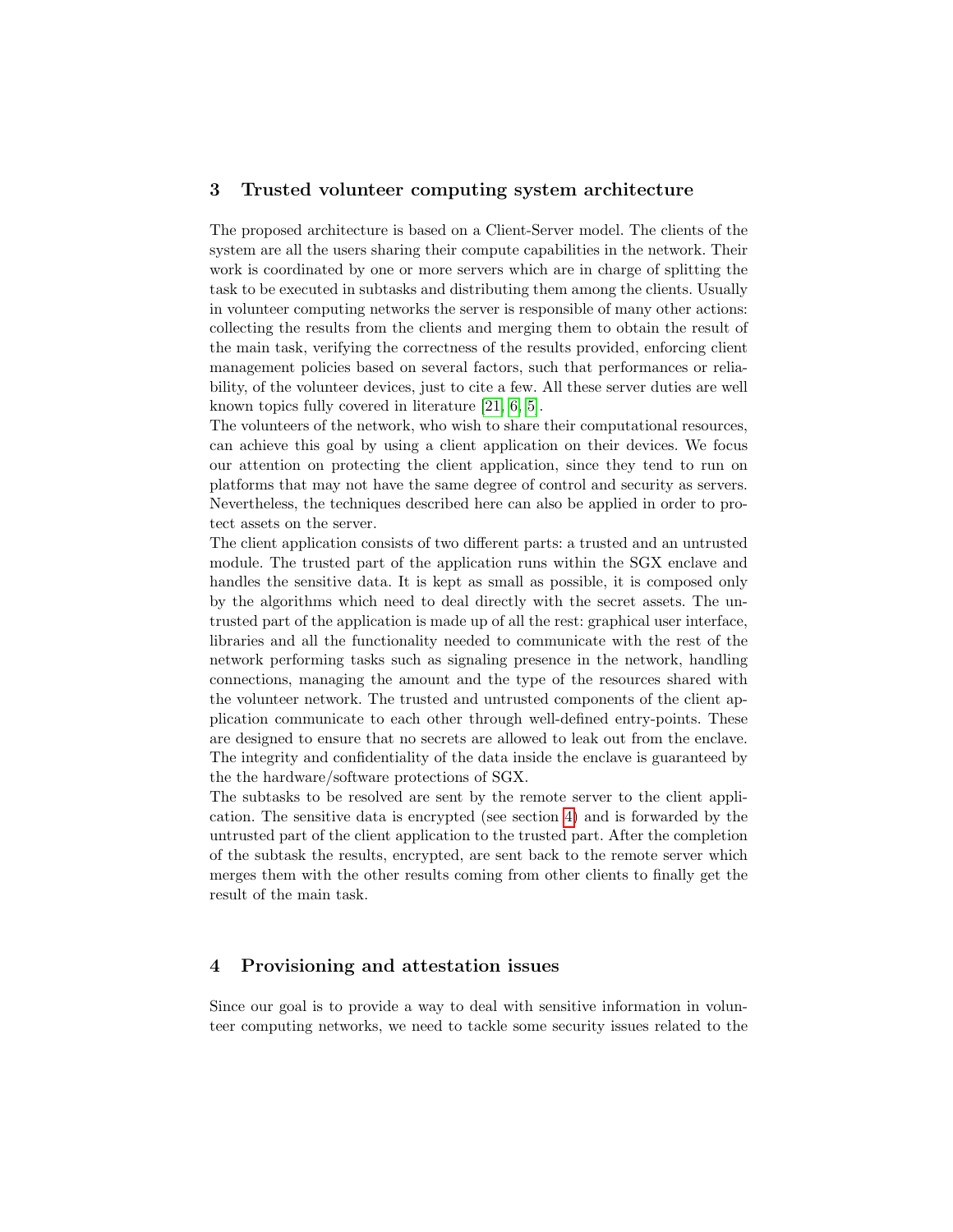transfer of this data between server and client. Our threat model is based on the assumption that every client on the network is untrusted, thus we need to provide a way to secure the communication among all the parties involved. The SGX enclave must have the assurance of communicating with a legit remote server and vice versa (this process is called *attestation*). They also need to establish a secure channel to talk each other and to transfer the sensitive data (*provisioning* phase). To address the issues described we make use of the services provided by Intel<sup>®</sup> SGX [\[3,](#page-6-4) [16\]](#page-7-12). On the client machine is running, in fact, the SGX Platform Software (PSW) that includes also a Quoting Enclave containing an asymmetric attestation key representing the SGX TCB.

In response to the first request of connection from a client application to the remote server the latter will send to the client an attestation request containing a nonce for liveness purposes. This request aim at verifying that the software runs on a legit SGX enclave as well as ensuring the validity of the enclave and collecting information about the identity of software being attested. It is the untrusted part of the client, as explained in section [3](#page-4-1) that handles the connection with the remote server. This part of the application receives the attestation request and forwards it to the trusted part, running inside the enclave. At this point the trusted part sends a local attestation to the Quoting Enclave through the untrusted part. The local attestation consists of a report structure along with a manifest that include the nonce and a temporary public key  $C_P$  that is used later by the remote server. The Quoting Enclave creates a remote-attestation by verifying, and signing (with the asymmetric attestation key) the local one. The result of this process is called Quote and is sent (always through the untrusted part) to the remote server. A verification server is used by the remote server to verify the received Quote. To avoid some privacy concerns related to this scheme [\[24\]](#page-7-13) Intel<sup>®</sup> adopts an extension called Intel<sup>®</sup> Enhanced Privacy ID (EPID) [\[11\]](#page-7-14). EPID signatures are anonymous and thanks to a group signature scheme, nobody can uniquely identify the platform where the application is running by looking at objects signed by the application itself. At the end of the attestation process the remote server is sure to communicate with a legit secure enclave. The entire client application running alongside the secure enclave is now part of the volunteer computing network and it is ready to share its computational resources to solve the subtasks provided by the remote server. It is still mandatory, however, to ensure that the communication between client and server is conducted through a secure channel and is necessary to create this channel along the remote attestation process to avoid the provisioning of sensitive data to not attested enclaves. To create this channel the temporary public key  $C_P$ , created by the trusted enclave and delivered to the server inside the Quote is used. The remote server generates an encryption key  $E$ , encrypts it with  $C_P$  and sends the result of this operation to the application. Only the trusted part of the client, running within the enclave, knows the private key associated with  $C_P$ and can obtain the encryption key  $E$ . The sensitive data, as well as the results of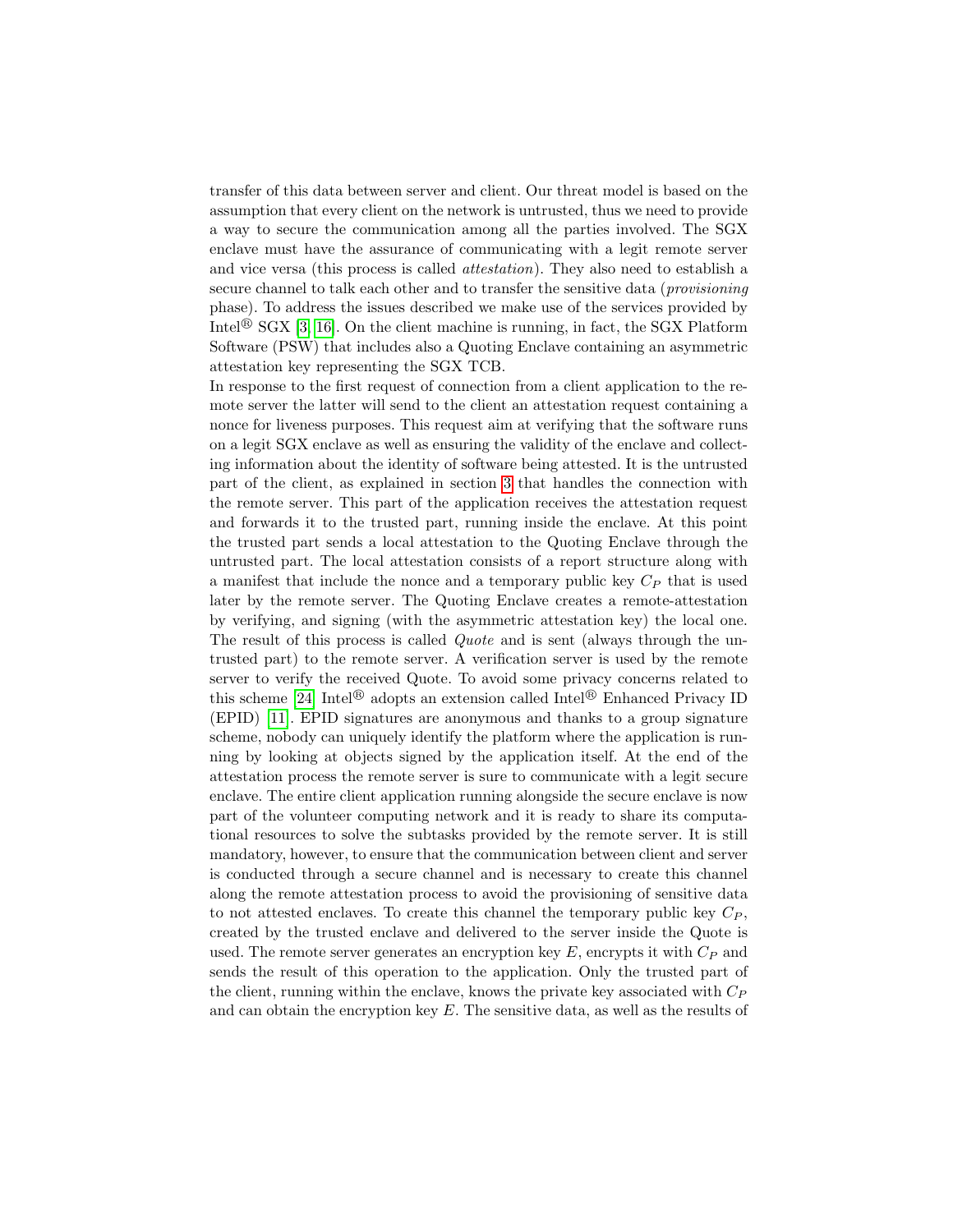the subtasks, can be encrypted using  $E$ , permitting the secure communication between the client and the remote server.

## 5 Conclusions and future work

In this paper we described a new way to further enhance the power of volunteer computing networks. By the leverage of  $\text{Intel}^{\circledR}$  Software Guard Extension we provided a way to build trusted volunteer computing systems without the problems related to the spread of secret information. Using the system proposed it is possible to use computational resources of untrusted devices for solving tasks that deal with sensitive data. As a future development of the approach described we are working on extending these ideas to other Trusted Execution Environments (e.g. ARM TrustZone), since they are integrated in most of the new smartphones.

#### References

- <span id="page-6-0"></span>[1] Albert D Alexandrov et al. "Superweb: Towards a global web-based parallel computing infrastructure". In: Parallel Processing Symposium, 1997. Proceedings., 11th International. IEEE. 1997, pp. 100–106.
- <span id="page-6-5"></span>[2] Tiago Alves, Don Felton, et al. "Trustzone: Integrated hardware and software security". In: ARM white paper 3.4 (2004), pp. 18–24.
- <span id="page-6-4"></span>[3] Ittai Anati et al. "Innovative technology for CPU based attestation and sealing". In: Proceedings of the 2nd international workshop on hardware and architectural support for security and privacy. Vol. 13. 2013.
- <span id="page-6-3"></span>[4] David P Anderson. "Boinc: A system for public-resource computing and storage". In: Grid Computing, 2004. Proceedings. Fifth IEEE/ACM International Workshop on. IEEE. 2004, pp. 4–10.
- <span id="page-6-8"></span>[5] David P Anderson, Carl Christensen, and Bruce Allen. "Designing a runtime system for volunteer computing". In: SC 2006 Conference, Proceedings of the ACM/IEEE. IEEE. 2006, pp. 33–33.
- <span id="page-6-7"></span>[6] David P Anderson, Eric Korpela, and Rom Walton. "High-performance task distribution for volunteer computing". In: e-Science and Grid Computing, 2005. First International Conference on. IEEE. 2005, 8–pp.
- <span id="page-6-2"></span>[7] David P Anderson et al. "SETI@ home: an experiment in public-resource computing". In: Communications of the ACM 45.11 (2002), pp. 56–61.
- <span id="page-6-6"></span>[8] Sergei Arnautov et al. "SCONE: Secure linux containers with Intel SGX". In: 12th USENIX Symp. Operating Systems Design and Implementation. 2016.
- <span id="page-6-1"></span>[9] Arash Baratloo et al. "Charlotte: Metacomputing on the web". In: Future Generation Computer Systems 15.5 (1999), pp. 559–570.